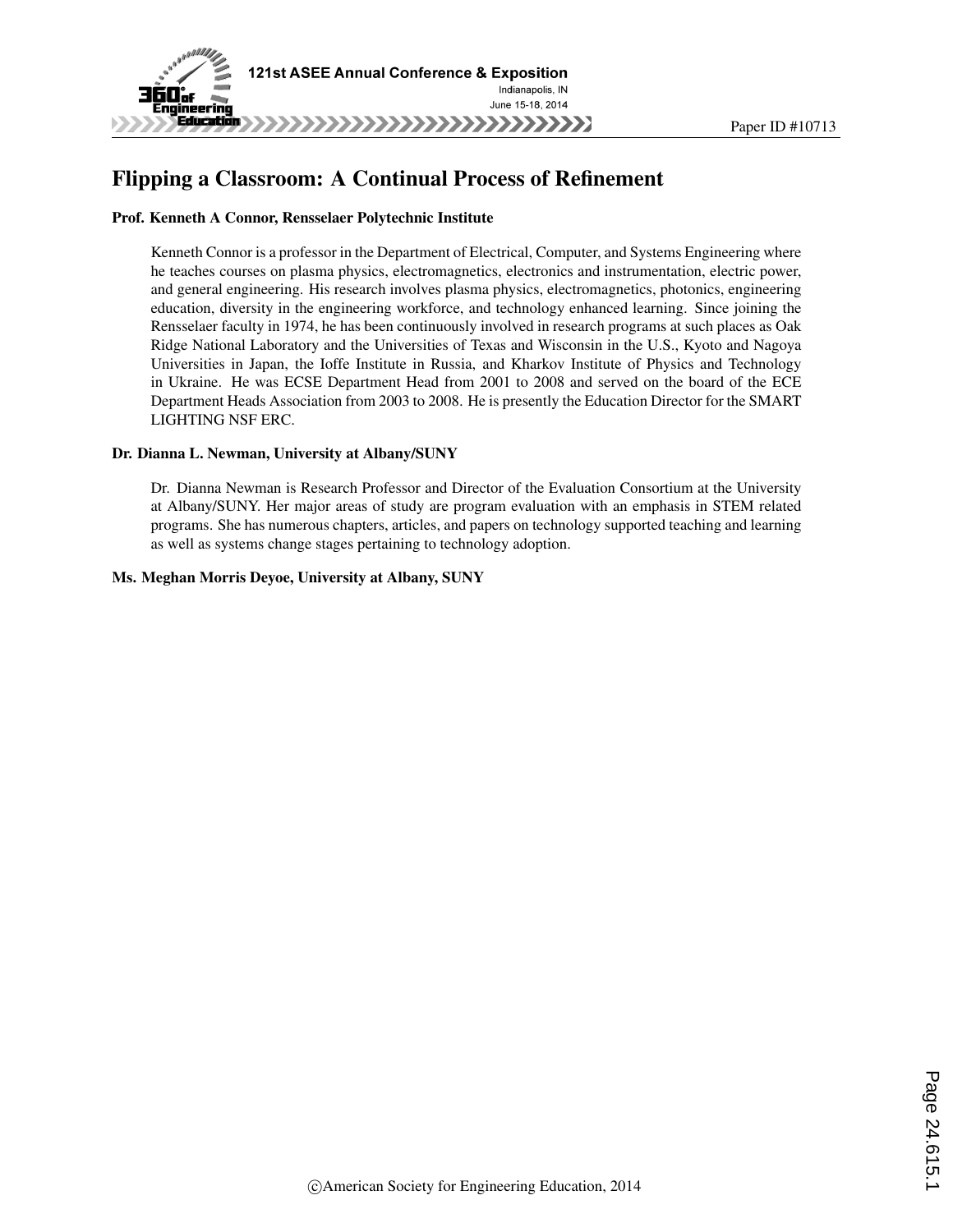# **Flipping a Classroom: A continual process of refinement**

## **1. INTRODUCTION**

To meet the educational needs of twenty-first century students and twenty-first century society, innovative curriculum and instructional practices are being developed and implemented to expand and transfer knowledge not only into the classroom, but also out of the classroom to professional settings. The SMART LIGHTING Engineering Research Center (ERC) educational program's goal is to educate a workforce need to expand the domain of Smart Lighting. To do so, the ERC is investigating alternative approaches to instruction that will build on the constructionist/ constructivist approach to STEM education. As part of these efforts, the instructional approach known as *flipped classrooms* has been piloted and implemented since 2010. Using this approach class content is provided using online video lectures and class time is designated for practice and reinforcement of concepts using active learning techniques. Flipping a classroom is not a simple approach that is perfected in its first implementation, but is rather a process that includes thoughtful monitoring and assessment to provide students with the self-direction and regulation necessary for this approach. Although this approach is more and more common, students still remain most familiar with more traditional methods of teaching, particularly in STEM higher education settings. Although many students have prior experience with video lectures, their comfort levels are generally not high when it is the sole method of obtaining information (i.e., no formal lecture). The focus of this effort is to provide students with an environment that eases the transition and anxiety from traditional methods to more student-centered learning by using guided inquiry and scaffolding techniques.

The purpose of this paper is to present formative information related to the implementation of a flipped classroom approach in an Electronics Instrumentation class beginning in 2010 through 2013. Student and faculty perceptions of the use of online video lectures and the in-class active experiential learning (i.e., how both methods were used, their impact on student affect and cognition, as well as facilitators and barriers) and documentation of the process of continual development used to refine the implementation of the flipped classroom approach, specifically in Spring and Fall of 2013 are presented.

## **2. Theoretical Background**

In today's society, the STEM workforce is required to possess skills in areas of innovation, creativity, problem-solving, multi-tasking, and collaboration<sup>1,2</sup>. To cultivate and develop these skills, much focus has been placed on higher education in STEM domains and the instruction that is provided to students. The goal to provide instruction that will improve learning and elicit a highly qualified workforce with critical thinking skills is not new. Constructivist-based learning, inquiry learning, and self-regulated learning are all methods of learning grounded in deep thinking, guided teaching, and active participation that have been shown to be effective in helping students obtain and retain skills and new concepts, overtime showing greater proficiency and expertise in content<sup>3-12</sup>. Over time, various approaches to implementing these theories of learning have been revised and reinstated to better serve the needs of the students and society. For example, using these approaches alongside multimedia to supplement learning and provide blended learning via simulations, tutorials, videoconferencing or solely online learning are all more current approaches that dovetail with constructivist and constructionist-based approaches to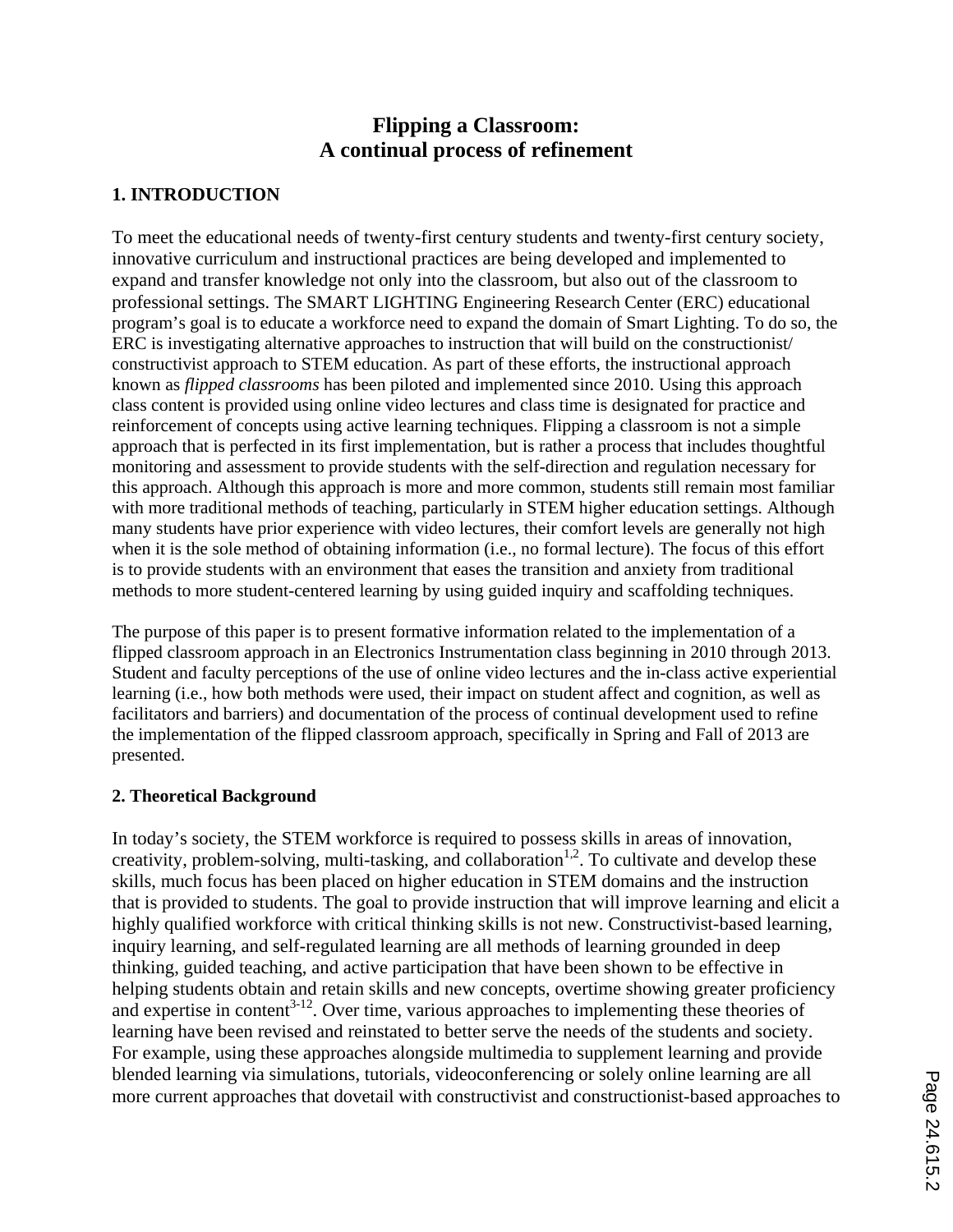learning and practices<sup>3,6-13</sup>. The implementation of what are now called "flipped classrooms", piloted by two STEM high school teachers, Bergmann and Sams, is a more recent approach to teaching that is supported by these learning theories. The flipped classrooms approach is an innovative technique that enhances content-based learning, while offering more time for individualized practice and skills acquisition $14$ .

In higher education settings, various characteristics and strategies of instruction are already in use that are similar to the flipped classroom including using the internet for instruction to provide flexible learning accommodations for students<sup>15</sup>. Flipped classrooms, as they are coined, use technology to provide students with conceptual information outside the formal education setting. Generally, this occurs before practice and in a sense becomes the "homework" required of students. The class instructional time is now spent on practice, reinforcement, and mastery of the conceptual information through guided, active experimentation<sup>15-18</sup>. Moving experimentation and rehearsal inside the classroom allows instructors to take on a facilitator role to provide individualized instruction to students and monitor collaborative activities $^{16, 19-21}$ .

The flipped classroom approach strives to eliminate time constraints and lack of student understanding between lecture and practice by using technology to review basic content knowledge outside the classroom and thus, to engage in active learning inside the classroom<sup>22</sup>. This flipping of the classroom structure allows the instructors and the students time during class to focus on activities that cultivate creativity, critical thinking, discovery-based problem solving, and skills in communication<sup>22-24</sup>.

This paper presents the process of developing and implementing instruction using a flipped classroom approach in an Electronics Instrumentation class. Student and faculty perceptions of the approach from Spring 2013 and Fall 2013 are provided.

# **3. Methods**

Students enrolled in the Electronics Instrumentation class represented primarily undergraduate mechanical or dual aeronautical and mechanical engineering students. The flipped classroom approach supported multiple learning styles and preference for instruction. The student demographics reflected traditional enrollment patterns for engineering programs; in Spring 2013 specifically, over three-quarters of students were male (86%), three-quarters (76%) of the students were white and 24% represented ethnic minorities. A majority (82%) of the students were in their third or fourth year of their undergraduate studies. Nearly all of the students (93%) were enrolled in mechanical engineering (59%) or dual aeronautical and mechanical engineering (24%) programs. The course was recently changed to permit second year students to take it, but the position of the course in the mechanical engineering program was not changed. Eleven percent of students' reported a native language other than English. A total of 68 students participated in Spring 2013.

Using the flipped classroom approach, video lectures were available to students on *YouTube* that students viewed on their own time through their own self-direction. Nearly all video lectures were approximately 5 minutes in length and available for students to refer to at all times. The inclass time was spent on assignments developed for groups of two and four. Students assigned themselves responsibilities and tasks for each activity and the instructor and teaching assistants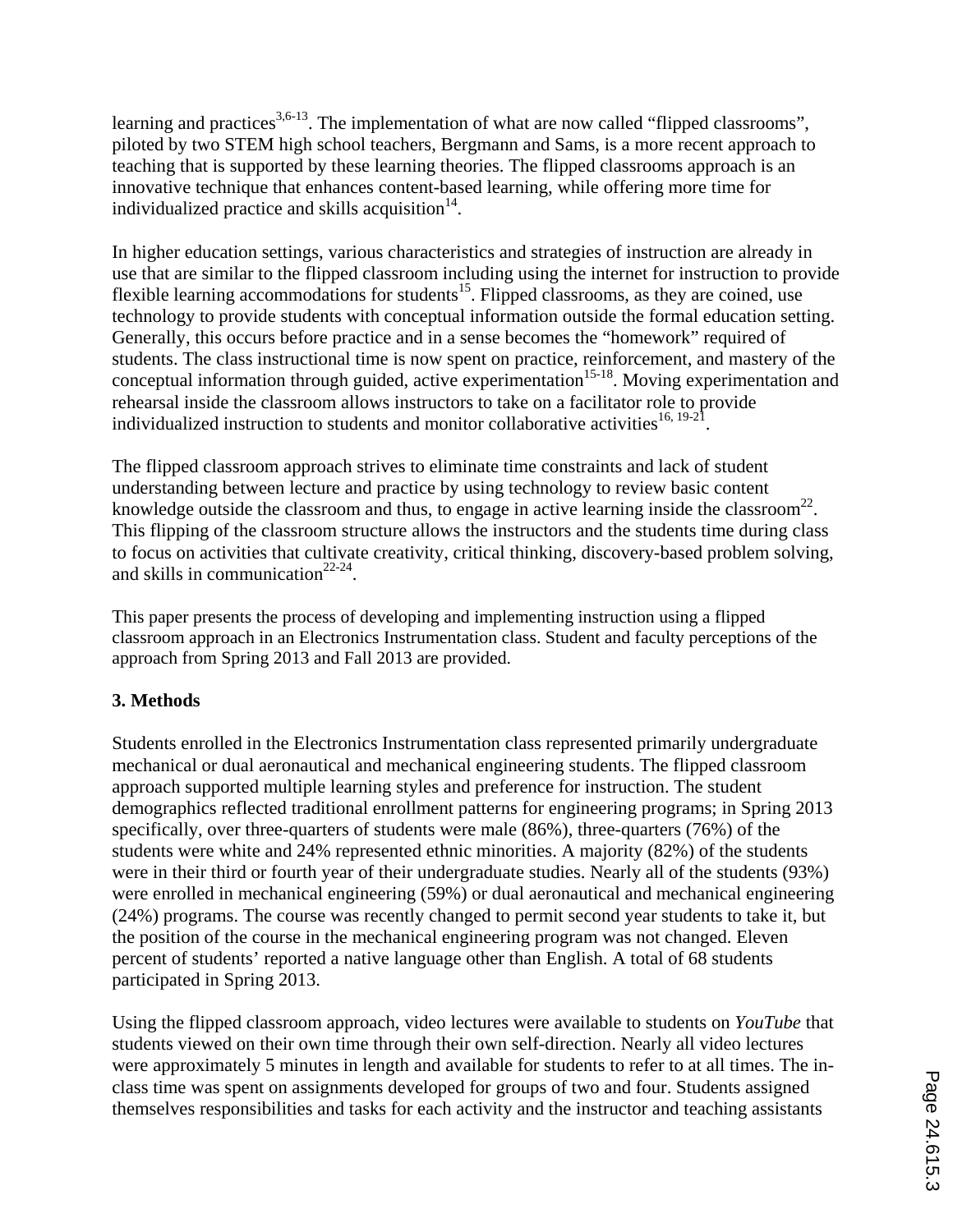monitored the students' progress and assessed their performance using a task checklist for each activity. Students documented their perceptions of their learning outcomes and the use of video lectures at the beginning and end of the course. Teaching Assistants (TAs) and the instructor were interviewed at the end of the course and observations were conducted by an external party throughout the course.

# **Results**

# **4.a. The Process of Flipping a Classroom**

In 2009-2010, a series of online video lectures and supporting materials were created that covered important theories, concepts, and demonstrations related to electronic instrumentation in an effort to support flipped learning in an Electronic Instrumentation Course at RPI. The videos and materials were placed on RPI's online learning management system and the course website for the students to view at their convenience, while providing a method for the instructor to replace the traditional classroom lecture with additional experiential time. Each covered key areas of theoretical and content knowledge. A constructivist approach to problem-solving was implemented. The TAs and instructor provided guidance and assistance as needed; however, students were still required to complete the work themselves.

In 2010-2011, the flipped classroom again was piloted in Electronic Instrumentation courses; the online videos were refined and expanded and used outside of class time for direct instruction. Self-directed experiential group work was implemented during the scheduled class time. During this phase, group work was conducted in partner-based assignments (i.e., experiments, n=8) and team-based assignments (projects, n=4). Partnerships and teams were self-selected by the students; there were approximately 25-30 partnerships and 12-15 teams per class section. Experiments were used to teach specific skills, while projects allowed for more creativity in design (e.g., "…*there was a design element* [to the projects]"; and *"There was more brainstorming and trial and error* [with the projects and] *I noticed that* [they] *were not as clearly defined in terms of steps so it was up to the group to determine the steps."*). Experiments were grounded in a guided inquiry instructional technique; the projects were based on more of a constructivist approach.

|              |                                | <b>Flipped Classroom Aspect</b>                                                                     | <b>Formative Feedback</b> |                        |              |                     |
|--------------|--------------------------------|-----------------------------------------------------------------------------------------------------|---------------------------|------------------------|--------------|---------------------|
| Year         | Implementation<br><b>Phase</b> |                                                                                                     | Pre-<br><b>Survey</b>     | Post-<br><b>Survey</b> | Interviews** | <b>Observations</b> |
| $2009 - 10*$ | Develop and Pilot              | • Online videos created                                                                             | 141                       | 141                    |              | 3                   |
| $2010 - 11*$ | Pilot                          | • Online videos used as<br>direct instruction outside<br>of class<br>• Self-directed group work     | 183                       | 183                    | 3            | 10                  |
| 2011-12      | Integration and<br>Refinement  | • Supplementary materials<br>created to support<br>students' learning<br>• Refinement of group work | 105                       | 103                    | 8            | 29                  |

**Table 1 Flipped Classroom Implementation**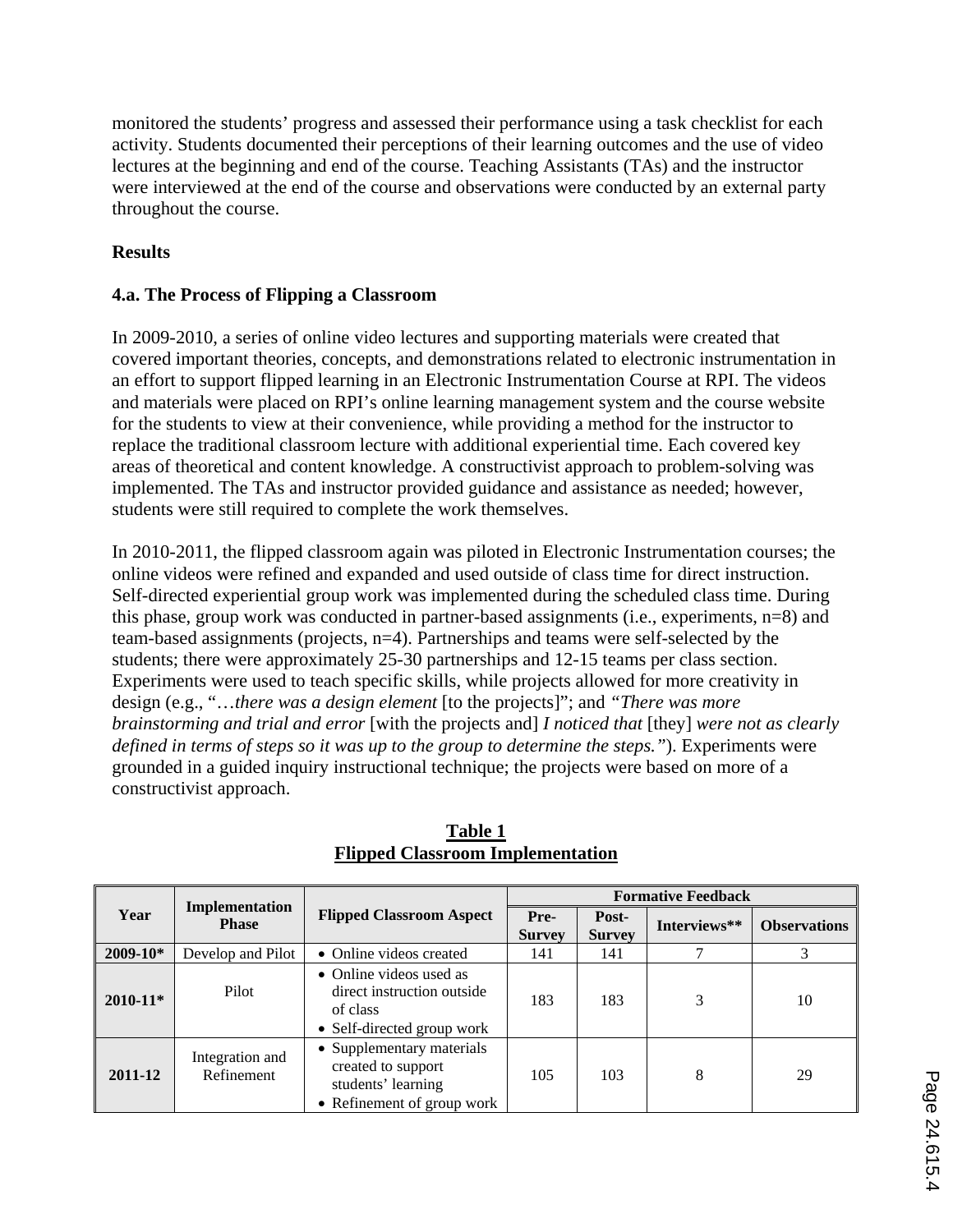|         |            | • Formative assessment<br>techniques implemented                                                                                                  |     |     |    |    |
|---------|------------|---------------------------------------------------------------------------------------------------------------------------------------------------|-----|-----|----|----|
| 2012-13 | Refinement | • Additional learning<br>opportunities developed<br>• User-friendly features<br>added to online videos<br>• Refinement of formative<br>assessment | 127 | 138 | 21 | 37 |

*\*Pre and Post-survey data for 2009-10 and 2010-11 represented matched data. \*\*Interview counts include both student and TA interviews.*

Student evaluations of the videos and the subsequent activities (in Fall 2010, Spring 2011, and Fall 2011) provided formative feedback on perceptions and usage of the videos, allowing for improvements and further developments in the videos. As a result, supplementary video materials were developed and all videos were placed on *YouTube* in 2011-2012, creating greater accessibility and usability for students, but decreasing formative technique assessment for the instructor and TAs.

In 2011-12, modifications also were made on the assessment process of students' group work to support and document knowledge retention and students' level of self-direction. These included a troubleshooting document for students to reference, videos on higher level thinking, a rubricoriented check-off process for students and the instructor or TAs to discuss after students completed each task to ensure understanding and expectations were met. Based on student feedback, the instructor also increased the number of TAs from two to three per class section allowing students to ask more questions if desired.

In Spring 2013, further refinement of the flipped classroom enhanced student learning opportunities. A questioning technique was implemented based on the "Think, Pair, Share" teaching strategy where the instructor posed a question based on course material for students to think about individually; they then worked in groups of four to answer. A brief three to five minute discussion also was implemented midway through the class to ensure student understanding. In addition, search tags were added to the videos' *YouTube* site and the course website was restructured to provide a more user-friendly format for students.

In Fall 2013, changes were made in effort to enhance and extend student learning at a higher level of cognition and transfer. Effective teaching practices and formative assessment procedures have been implemented for both students and teaching assistants to enhance the quality and depth of student understanding through both classroom activities and student summative performance tasks (i.e., lab reports) to facilitate learning for all students.

# **4.b Experiential Group Learning—Enhancing Communication and Problem-Solving Skills**

In conjunction with implementing a flipped classroom, the instructor cultivated a hands-on collaborative learning environment for the students through student-directed group work. In an attempt to guarantee a collaborative learning environment, the instructor used lab assignments (experiments and projects) which required working in dyads and groups of four, ensuring that students engaged in some form of student-centered, active learning within the flipped classroom.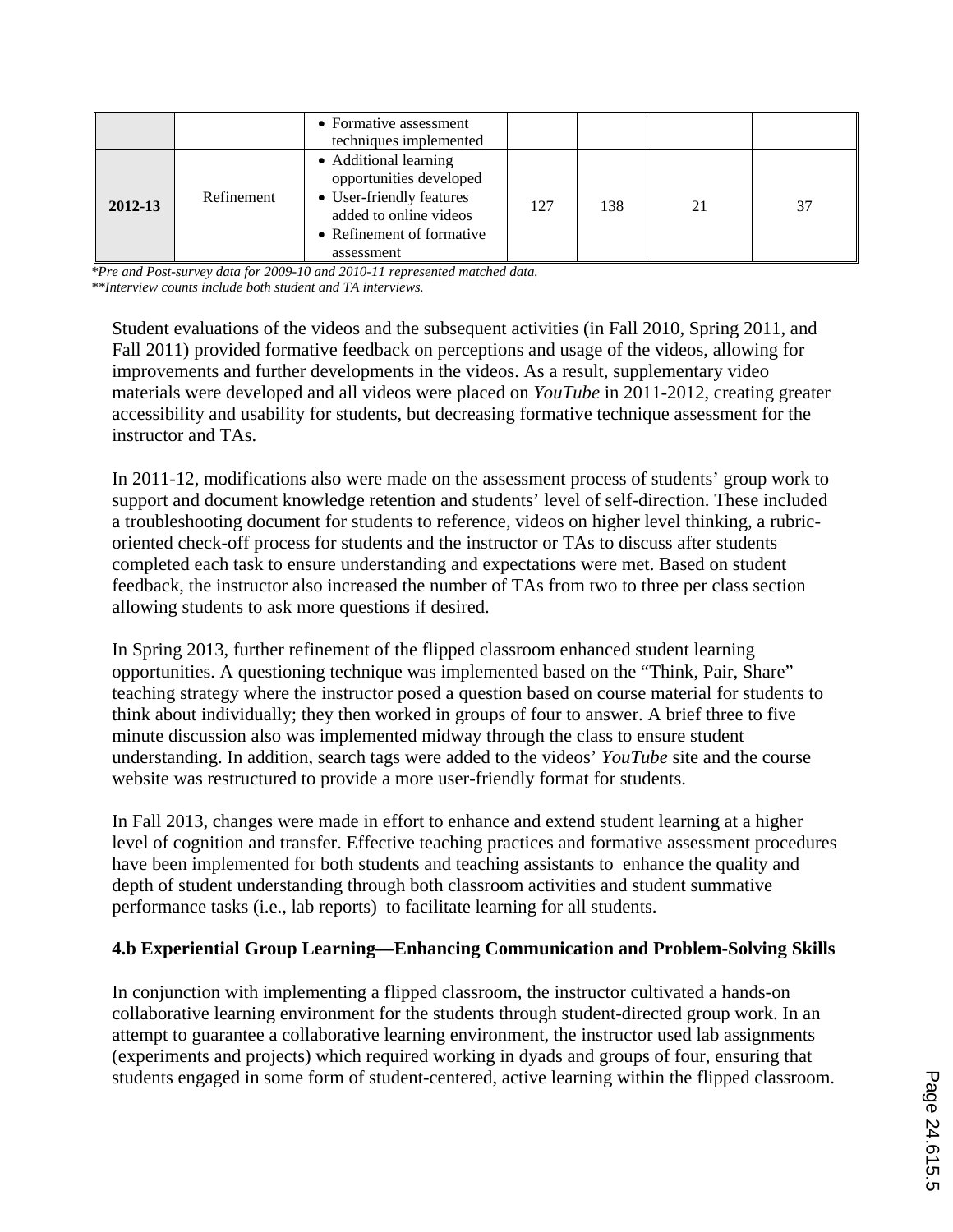Evidence of the use of this approach was supported by students' responses to learning questionnaires and further confirmed by classroom observations.

The majority of activities related to learning were directed by the group (two or four students depending on the activity) as a collaborative effort, providing evidence of a constructivist approach to learning in the flipped classroom.

|                                             | <b>Decision-maker</b> |            |                              |                        |                       |                          |
|---------------------------------------------|-----------------------|------------|------------------------------|------------------------|-----------------------|--------------------------|
| <b>Activities</b>                           | <b>Instructor</b>     | <b>TAs</b> | <b>Team</b><br><b>Leader</b> | A member<br>of my team | My team<br>as a group | <b>Decided</b><br>myself |
| Setting the<br>content of the lab.          | 85                    | 5          | 3                            | $\theta$               | 7                     | $\theta$                 |
| Establishing<br>short-term goals.           | 18                    | 3          | 3                            | 7                      | 61                    | 8                        |
| Dividing the<br>tasks.                      | $\Omega$              | $\theta$   | 3                            | 5                      | 88                    | $\overline{4}$           |
| Documenting<br>progress.                    | $\Omega$              | 5          | $\Omega$                     | 15                     | 67                    | 13                       |
| Deciding to move<br>on to the next<br>task. | $\Omega$              | $\theta$   | $\Omega$                     | 10                     | 66                    | 24                       |
| Completing the<br>lab write-ups.            | 0                     | 0          | $\Omega$                     | $\Omega$               | 96                    | $\overline{4}$           |

| Table 2                                    |
|--------------------------------------------|
| <b>Primary Decision-Maker by Activity*</b> |

*\*Numbers represent the percent of students who selected the decision-maker for each activity on the post-survey N=68.*

Student data indicated that the majority of decisions pertaining to group work were made as a collaborative group. Only the overall content of the lab assignment, including what the final product was and what was to be handed in to the instructor, was decided by the instructor. As a group, the students assumed all decisions for activities (e.g., establishing goals for their assignments, figuring out how to divide the tasks, documenting the progress they've made, and writing up the results). Nearly all students (96%) reported deciding how to complete the lab write-up as a group, indicating that even the work predominantly completed outside of class was not left for one person to solely address or to determine the best way to complete it.

Students indicated coordination and communication were skills needed for successful completion of tasks. In addition, successful group work also required higher level critical thinking skills and the ability to generalize concepts and apply them to a "big" idea*.* As the student partnership and group work was implemented, students had to work to collaborate with one another and understand each other to complete the partner work (i.e, experiments) and group work (i.e., projects). When queried on their experience in participating in both group and partner work, many students reported they: 1) developed or improved communication skills, 2) had to play to people's strengths, and 3) needed to learn to coordinate work in attempts to maximize efficiency (e.g., *"Coordinate together, talk about who knew what and what they were most comfortable with and then assign them to those tasks accordingly," "We had to take some time to adjust and*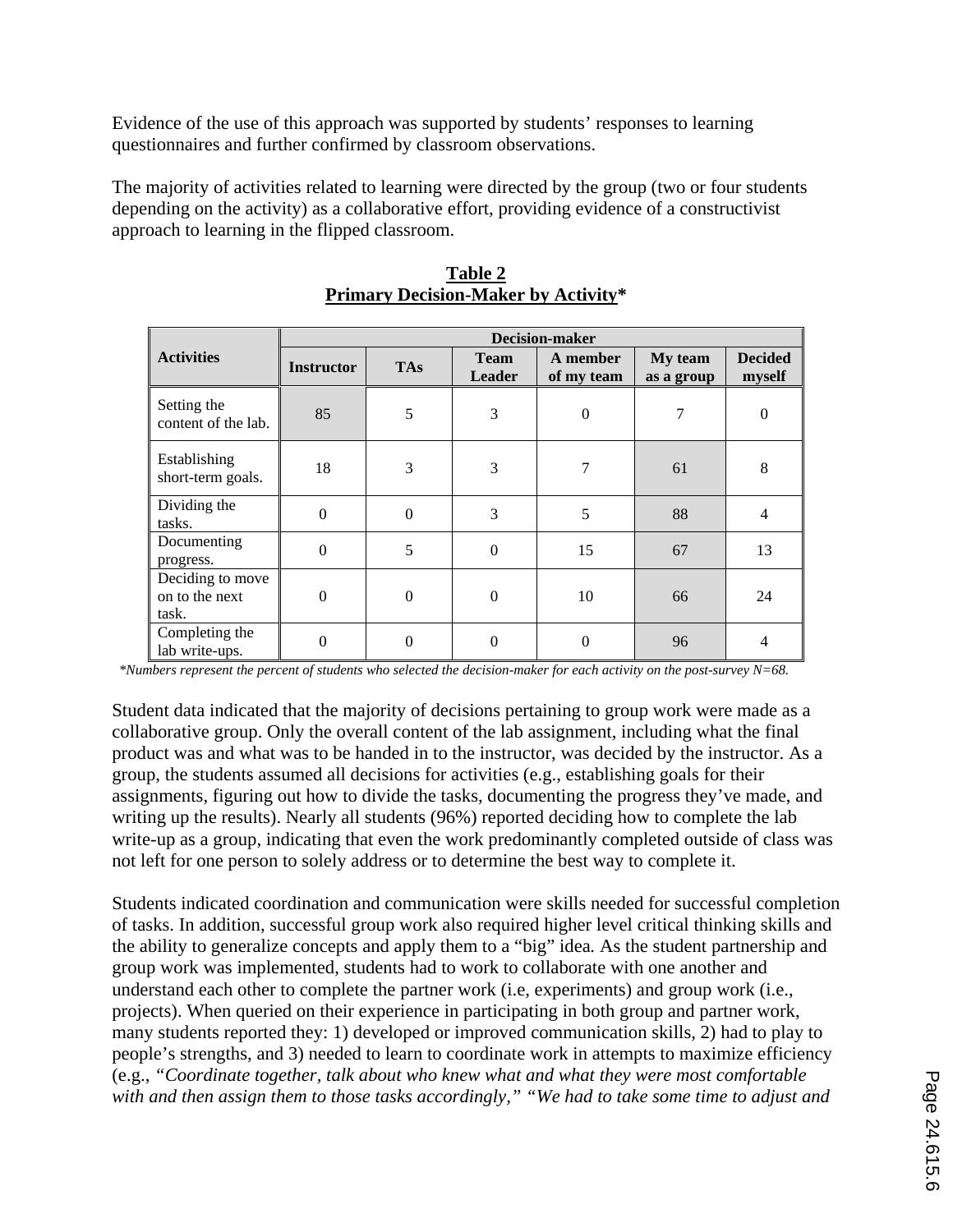*get to know what both sets of teams needed. It was really about communication. We needed to make sure work would be split in a way we all agreed with,"* and *"…dividing tasks was natural. My partner would start part A, the other would start part B—we would just keep asking what others needed and keep moving forward. In my partnership we decided whoever was more confident would work on the computer and the other on the circuit, but we would switch it up."*

#### **4.c Experiential Group Learning—Preparation in Professional-Style Learning Setting**

Group learning via the flipped classroom supported students' preferred way of learning and cultivated professional skills (see Table 3). Students predominantly perceived group learning in a flipped classroom as a way to develop skills and prepare for their future professions (i.e., developing and using interpersonal skills, collaboration, discussion techniques, and groupregulation of learning). A majority of students (88%) reported that they were comfortable working in their group, and 61% reported that the interpersonal skills that they developed and refined through the group work process would be valuable for them when searching for future careers. Students perceived the purpose of working in pairs as an important opportunity to learn and practice skills that reflect real world industry environments, which typically involves teamwork (e.g., *"It is important* [to be able to work in teams]. W*hen you are in the industry,* [you are] *typically* [working] *in a group setting for many projects"* and "*I think you have to learn how to manage … With four people you have to work as a team and learn team building skills. It helps as far as engineering—where you are going to be working in a team [professionally].").* 

| <b>Statements</b>                                                                                                         | % Agree |
|---------------------------------------------------------------------------------------------------------------------------|---------|
| I was at ease when working with my lab partner in larger combined groups.                                                 | 88      |
| The interpersonal skills I developed through group work are valued by<br>companies I am likely to work for.               | 61      |
| The topics covered during my group interaction were just as relevant and useful<br>as the ones covered in pairs or alone. | 60      |
| Group participation in this course provided me with time to learn to work with<br>others to collaborate and share ideas.  | 59      |
| Participation in a group situation in this course was relevant to my professional<br>learning.                            | 56      |
| I received support from group members when I implemented something I<br>learned or discussed during group meetings.       | 56      |
| I am the type of student that learns well with group-regulated learning.                                                  | 54      |
| I prefer to set my own learning tasks and goals.                                                                          | 42      |
| Taking a course using group work has provided me with more opportunity to<br>receive feedback.                            | 40      |
| My understanding of the topic increased as a result of participation in group<br>learning.                                | 40      |
| Using group work has provided me with better opportunity to learn content.                                                | 35      |
| Working in groups helped me to learn content and concepts.                                                                | 34      |
| Taking a course using group work was more difficult than taking an instructor-<br>directed course.                        | 21      |
| In the future, I would prefer to take courses using instructor-directed learning<br>instead of learning in a group.       | 18      |

**Table 3 General Perceptions of Group Learning\***

*\*n=68.Percentages include students who responded "Agree" and "Strongly Agree" on a 6-point Likert-type scale.*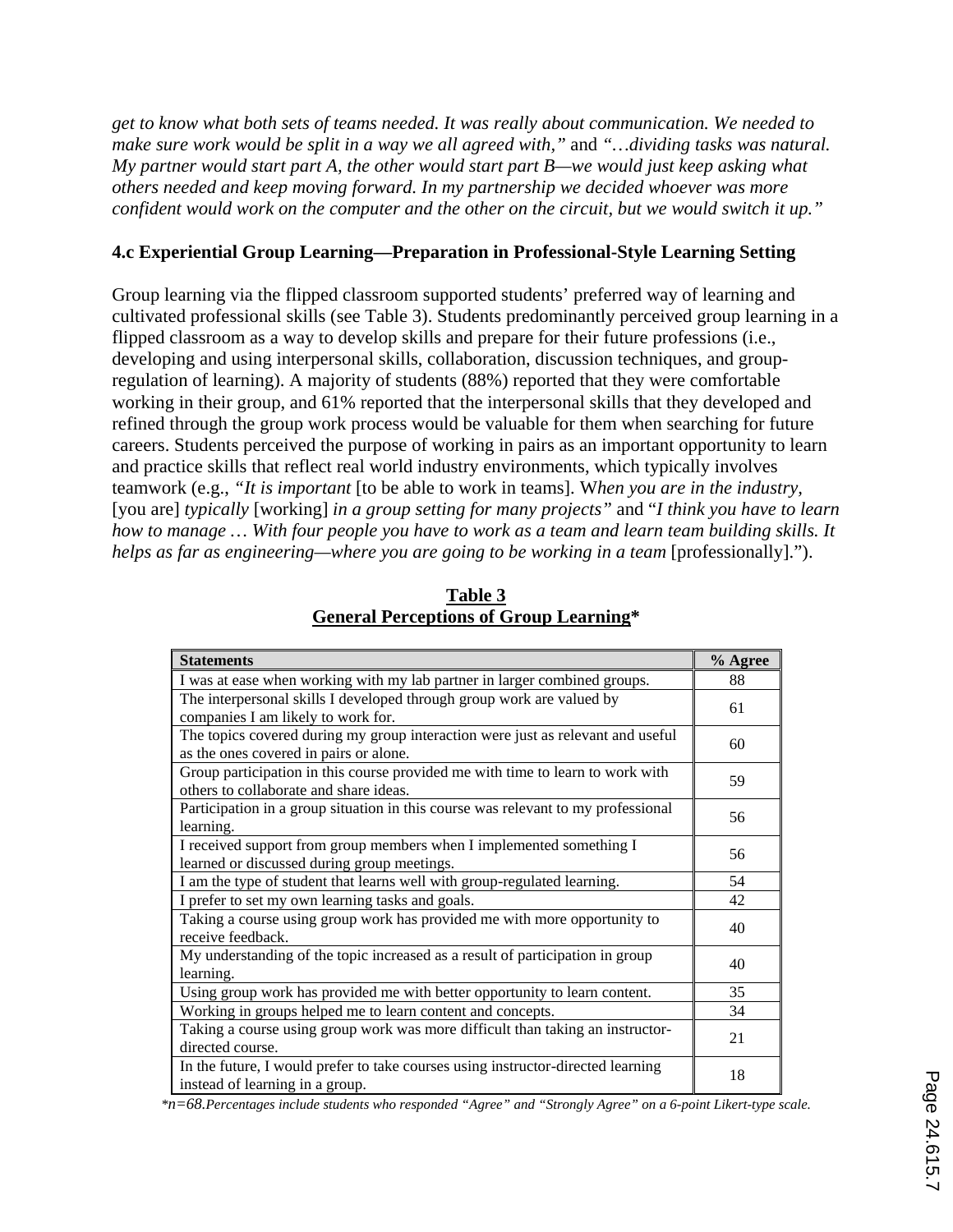Data also revealed that over half (54%) of the students noted that they learn well in a groupregulated learning environment and that this practice met their needs. Many students noted the advantages of working with a partner and/or in a group, including *"*[the ability] *to divide the workload and maximize on* [other's] *strengths," "It allows for collaboration, so when you don't understand you can bounce ideas off another individual,"* and *"…the reports and experiments are fairly in-depth, so it is a good amount of work that … people* [can] *comfortably split."* Observations confirmed students' responses of sharing responsibilities with one another and a heavy reliance on their peers for trouble shooting and problem-solving.

When queried more specifically about this class, the majority of the students reported they preferred learning in a group rather than in an instructor-directed setting (82%). In addition, over three-quarters of students (79%) noted that group work was not any more difficult than an instructor-directed course. Less than half of the students, however, indicated that group work facilitated better learning opportunities (40%) that helped them understand the concepts (35% and 34%). This indicates there may be learner variables or characteristics confounding student responses and should be further investigated.

## **4.d The Role of Online Video Lectures**

Online video lectures were implemented in place of traditional in-class lectures for students to view on their own time. The use of the lectures was completely self-directed by the students; videos were posted for students for each assignment and were accessible all the time. Students mainly used the online video lectures for knowledge rehearsal and clarification of conceptual information first learned from hands-on experimentation. Students expanded on their reasoning for using the video lectures for these purposes through interviews stating: *"I really only used them when I was doing the homework. Some of the topics you cannot really Google. They a little abstract. I felt that is when the lectures helped out," "…if I was still confused then I would watch the video," "Usually I read the Power Point and when I found something to be unclear I would go to the video lectures," "I looked at them often, especially around quizzes or if I was writing the lab report,"* and *"For me, I primarily watched the video before I did the homework."*

| Students used online videos to         | $%$ Agree |
|----------------------------------------|-----------|
| Review when studying for quizzes/tests | 54        |
| Clarify conceptual information         | 46        |
| Extend learning                        | 22        |
| Prepare for upcoming labs              | 19        |
| Guide them through lab assignments     | 16        |
| Assist in writing lab reports          |           |

| Table 4                               |  |
|---------------------------------------|--|
| <b>Frequency of Online Video Use*</b> |  |

*\*n=68. Numbers represent percentages of participants who responded "often"/"most of the time."*

A smaller percentage of students indicated using the video lectures to support them in preparing for the labs as well as using them as a way to extend learning outside the concepts needed for the course. Several students interviewed reported watching every video because they found them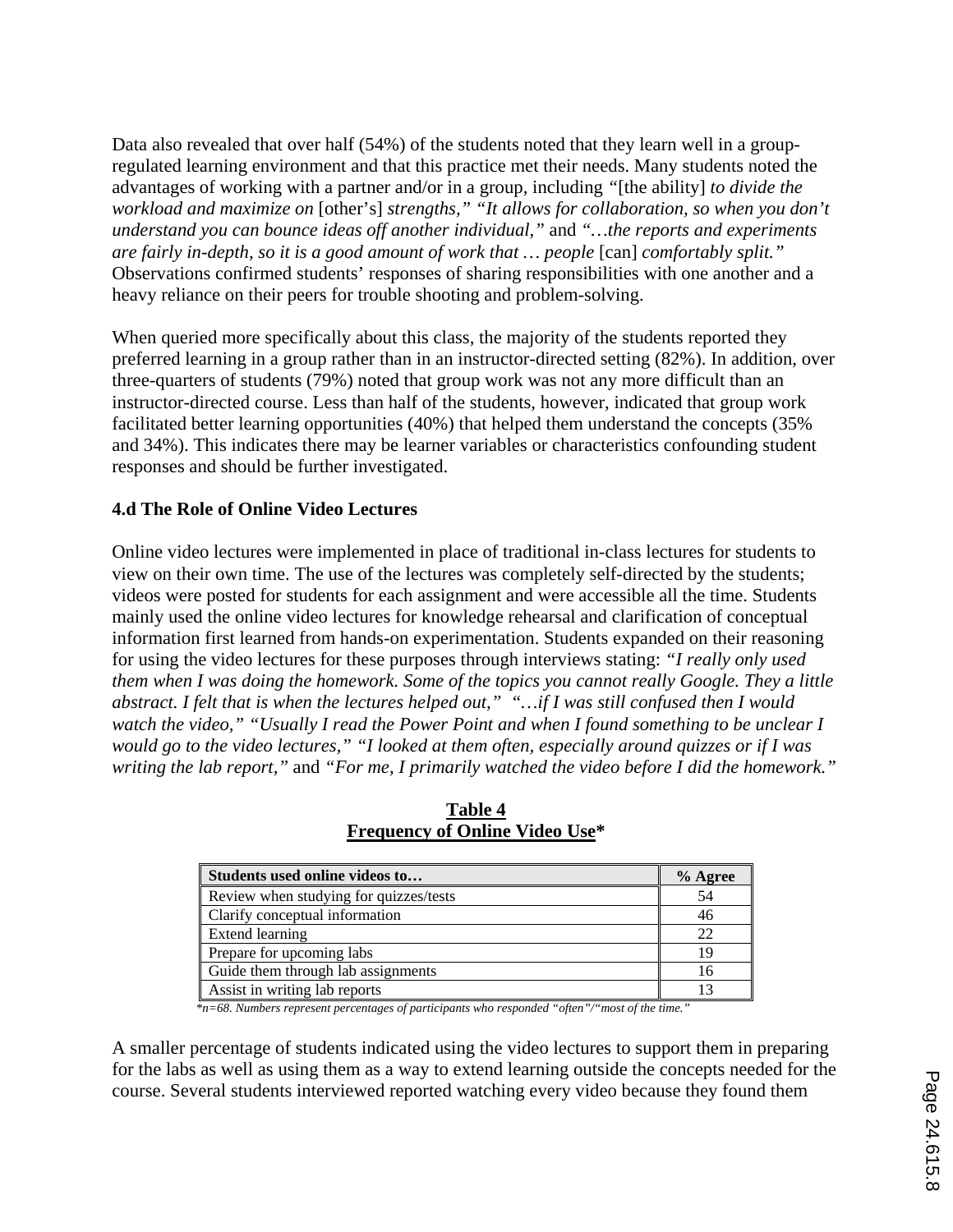valuable in assisting with homework and in studying for exams (e.g., *"I am pretty sure I watched all of them. I usually watched them once, and go through the PowerPoint's as I did the homework."*; *"I usually* [watched the videos] *the day before* [lab]. *Before class I would take two hours to go through and take notes"*; and *"For almost every experiment I would use them."*

In Spring 2013, students demonstrated more of an acceptance in learning with online videos than in previous semesters. By the end of the semester over half (53%) of the students indicated they were comfortable using the online video lectures in place of the traditional lecture (e.g., *"I like that you were able to take notes at home then come in and practice. If colleges could do every class like that it'd be great."*) and 56% preferred using online videos rather than having a formal lecture (see Table 5). Student responses revealed an emerging acceptance of the flipped classroom approach by many students. This is supported by the response that only a quarter (25%) of students reporting using video lectures was more difficult than attending a traditional lecture-based course (e.g., *"sitting at home with course content was difficult for me … for me personally I would prefer a lecture because it's a lot to watch after school"*).

| <b>Statement</b>                                                                                              | % Agree<br>Post<br>$(n=68)$ |
|---------------------------------------------------------------------------------------------------------------|-----------------------------|
| I was comfortable when using online videos for learning.                                                      | 53                          |
| I prefer a formal weekly lecture instead of online videos.                                                    | 46                          |
| Taking a course with online videos allowed me to self-direct my<br>learning.                                  | 44                          |
| I am the type that learns well with online videos.                                                            | 30                          |
| Taking a course with online videos provided more opportunity to learn<br>content during class/lab.            | 29                          |
| Taking a course using online videos was more difficult than taking a<br>traditional lecture-based course.     | 25                          |
| Taking a course with online videos allowed for increased interaction<br>with the instructor during class/lab. | 24                          |
| The skills I developed through online video resources are valued by<br>companies I am likely to work for.     | 16                          |

**Table 5 Perceptions of Online Video Usage\***

*\*Numbers represent percentages of participants who responded "Strongly Agree"/"Agree" on a 6 point Likert-type survey.*

Twenty-nine percent of the students reported that online videos allowed them increased opportunity to focus on and learn the course concepts during class time. Approximately onequarter (24%) of students also perceived the online videos as a way to allow for more interaction with the instructor during the class time. External observations supported this in their documentation of the instructor and TAs presence and engagement with students to assist in answering inquiries and comments throughout scheduled hands-on laboratory time.

# **4.e Benefits and Limitations of the Flipped Classroom Approach**

Flexibility of use and access was the predominant benefit for the implementation of online video lectures. Students indicated that the flexibility of the video lectures allowed them to work at their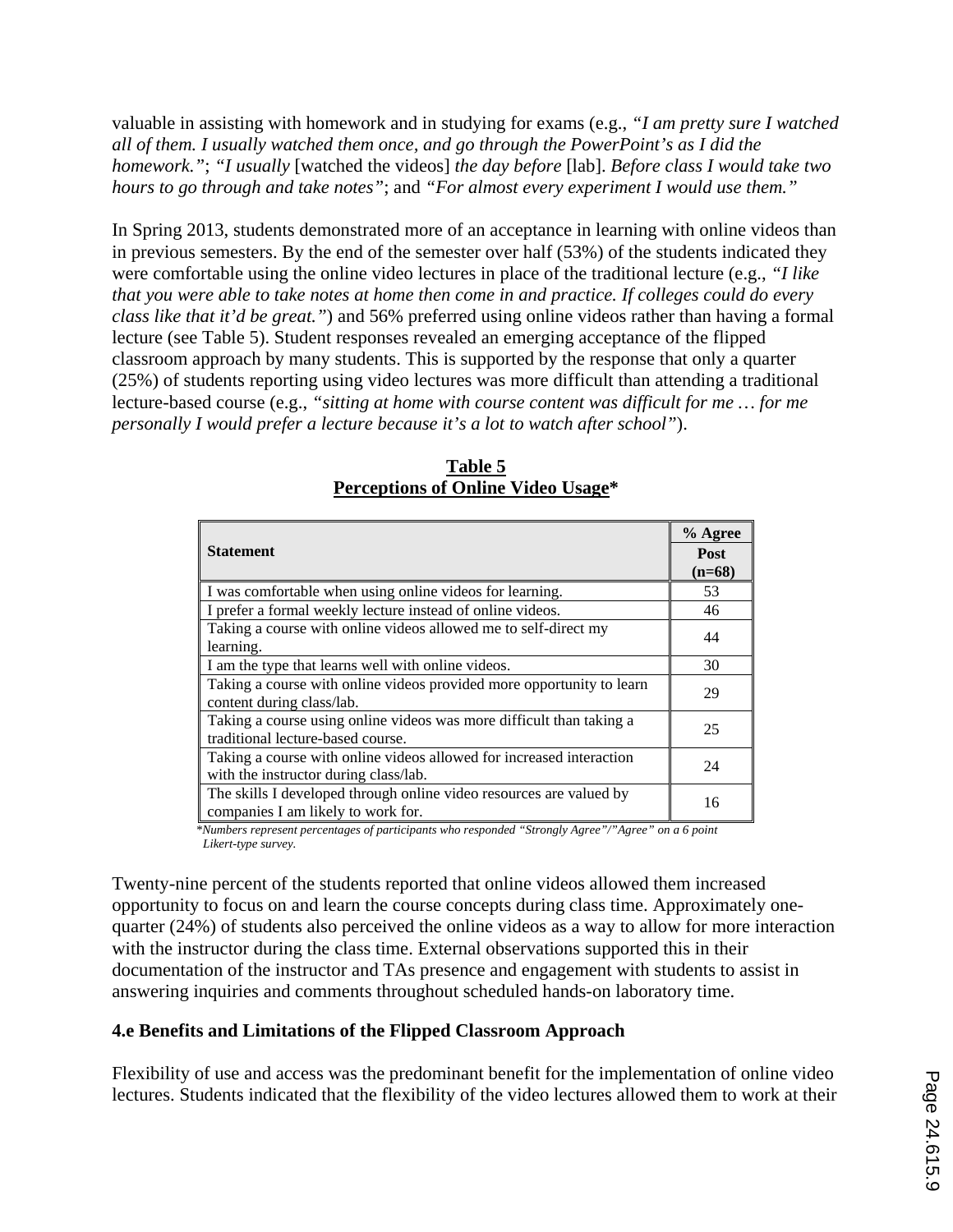own pace, and watch the lectures when they had time (e.g., *"It allows you to go at your own speed which is very nice! Some people grasp concepts at different paces."*). In addition, students noted that the video lectures were helpful because they provided the ability to revisit, fast forward, and rewind topics as needed and the topics were broken down into manageable sections (e.g., *"I could watch them any time. It was not a scheduled block—I could do it at ten at night, first thing in the morning….I could go back through; if you* [were] *in lecture you couldn't go back and* [review]*."*). Students also reported that the use of online videos for lectures allowed lab time to be strictly allotted to hands-on work were they could get assistance from the professor and TAs, thus providing students with the opportunity to apply conceptual knowledge gained through hands-on experimentation in class to the theoretical knowledge presented in the videos. (e.g.,*"…*[the] *video allowed you to watch it whenever you wanted. Most classes like this have a lecture and hands on part. However, it was nice that we could dedicate a whole class to a lab with the TAs help and then do the lectures when they fit my schedule was a great approach."*).

|                                  | <b>Student Responses</b>                                                |  |  |  |
|----------------------------------|-------------------------------------------------------------------------|--|--|--|
|                                  | • Anytime access/re-access                                              |  |  |  |
|                                  | • Work at own pace                                                      |  |  |  |
|                                  | • Helped understand new concepts<br>• Provided more class/practice time |  |  |  |
| <b>Benefits</b>                  |                                                                         |  |  |  |
|                                  | • Helped study for test/quizzes and                                     |  |  |  |
|                                  | homework                                                                |  |  |  |
|                                  | • Extended the topic                                                    |  |  |  |
|                                  | • More time                                                             |  |  |  |
|                                  | • Lost motivation/attention                                             |  |  |  |
| <b>Limitations</b>               | • No way to ask questions                                               |  |  |  |
|                                  | • Challenging to learn from                                             |  |  |  |
|                                  | • Videos not complete/have errors                                       |  |  |  |
|                                  | • Include captioning                                                    |  |  |  |
|                                  | • Make videos more exciting/provide                                     |  |  |  |
| <b>Suggestions for</b><br>future | more examples                                                           |  |  |  |
|                                  | Provide lectures and videos                                             |  |  |  |
|                                  | • Make the videos more accessible                                       |  |  |  |

**Table 6 Benefits and Limitations of Video Lectures From Students**

Limitations reported by students about the use of the video lectures were mainly concerned with not having enough time to watch the videos, not having the professor present to receive a direct response to a question, need for some enthusiasm/excitement in the videos, and the organization of the videos on YouTube (e.g., *"The one thing that I found troubling at times was if there was something I did not understand, the professor was not right there. I just could not get immediate feedback. I had to write it down and ask the questions later,*" and *"Formatting on YouTube was hard to find which video I needed"*).

Students reported limitations represented conflicting opinions, however, as some students found the organization of the video lectures problematic, while others indicated the organization was clear (e.g., "*Organization could be better. Maybe if it had a playlist…for each experiment* [each experiment did have a playlist]*," "I would not say there were really any barriers. There was*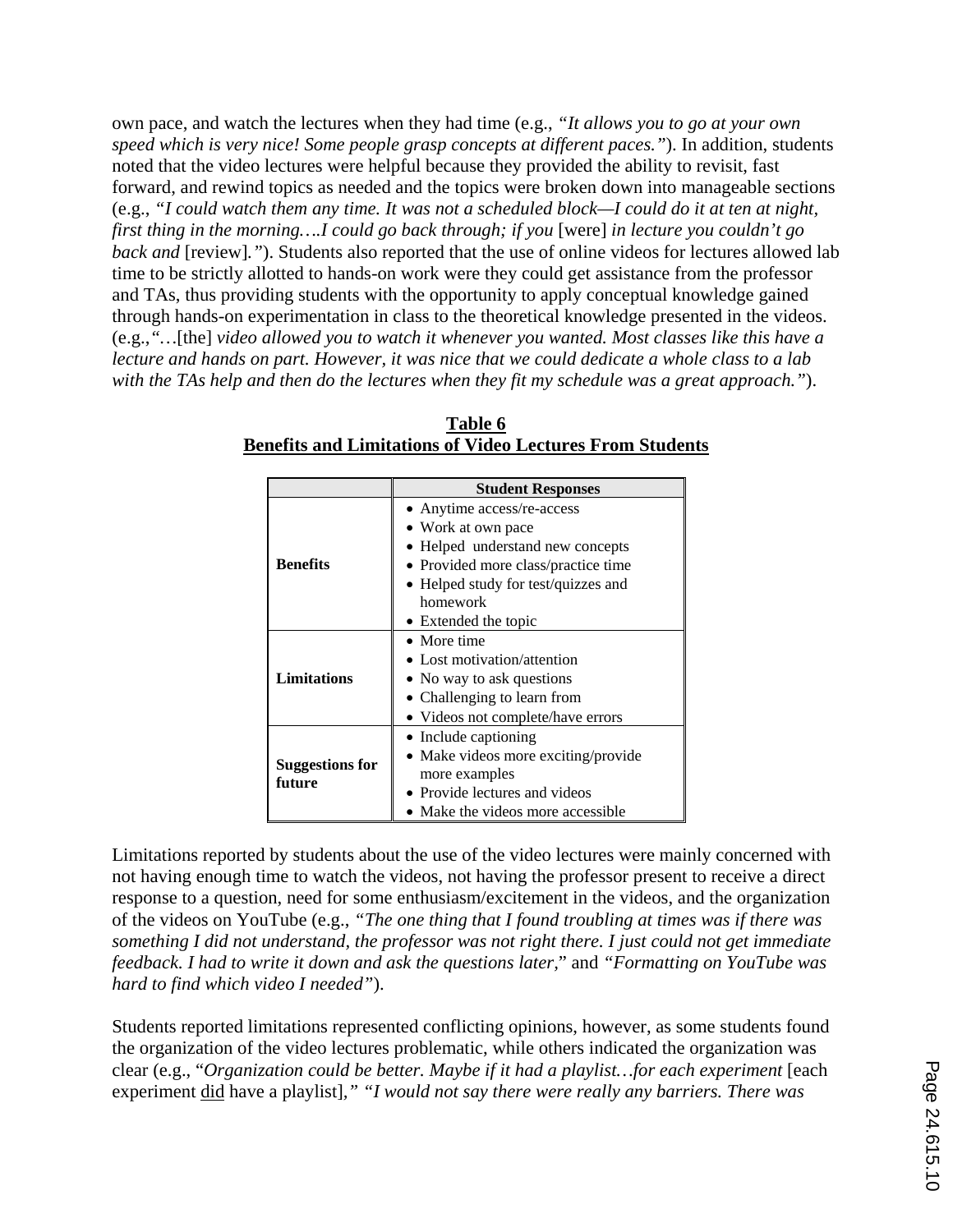*nothing so terrible about them that made them not worth watching,"* and *"…it was pretty easy to find everything. I don't think it could have been any easier. The professor did change it this semester so there is a direct link so it's easier for students to get to."*). It is likely that the ability of students to use the materials varied more than anticipated. In addition, although some students found not being able to ask questions during the video lecture a limitation, students others noted that the instructor was available via email to answer any questions students had (e.g., *"Can't just directly ask a question and get a response but I could always email him."*). These conflicting findings may indicate specific variations in learning style and preference for individual students.

When queried as to what the students would change about the video lectures, the students' responses again were mixed. For example, some students indicated watching the videos should be a requirement, while others found that having them as an option was more helpful (e.g., *"I think that if there was a way to ensure that every student actually watched the videos it would be more helpful."* and *"…I just did not have enough time to watch them all, and being able to pick and choose decreased my level of stress!"*). In addition, some of the students reported that the videos complimented the handouts appropriately, while others still responded that they would prefer a quick lecture at the beginning of class (e.g., *"*[The video lectures] *were a good complement to* [the] *handouts. It gave me the opportunity to do my own research."* and *"I don't think they are needed. I think a quick 10 minute lecture would be easier in this case for the information we need."*).

The authentic experiential learning and collaboration that occurred through group learning emerged as the primary benefits for learning in a group-oriented flipped classroom setting. While noting some deficiencies, the majority of students indicated they would not change anything about the group learning process in the class.

Pedagogical benefits to the flipped classroom approach included the hands-on authentic learning facilitated by the group learning, the student-centered learning strategies used to promote deeper understanding and knowledge retention, and the formative assessment from the instructor or TAs that allowed for clarification and informed the instructor of any misconceptions that needed to be addressed as a whole group.

|          | <b>Student Responses &amp; Observation Details</b>                                                                                                                                                                                                                                                    |                                                                                                                                                                                                                                                                                                              |  |  |
|----------|-------------------------------------------------------------------------------------------------------------------------------------------------------------------------------------------------------------------------------------------------------------------------------------------------------|--------------------------------------------------------------------------------------------------------------------------------------------------------------------------------------------------------------------------------------------------------------------------------------------------------------|--|--|
|          | <b>Overall Benefits</b>                                                                                                                                                                                                                                                                               | <b>Overall Limitations</b>                                                                                                                                                                                                                                                                                   |  |  |
| Pedagogy | • Hands-on, authentic learning<br>• Mini in-class lecture provides direction<br>and understanding for students<br>• Guided inquiry through handouts kept<br>students on track<br>• Formative assessment from $TAs$ —<br>checking for conceptual understanding<br>• Student-centered, student-directed | • Self-regulated learning may not be ideal way<br>for all students to learn<br>• TAs and instructor only interacted with a<br>group if the group directly asked for<br>assistance<br>• TAs not always accessible—assisting others<br>• TAs sometimes provide students with<br>answer, rather than guide them |  |  |

**Table 7 Benefits and Limitations of Flipped Classroom Approach**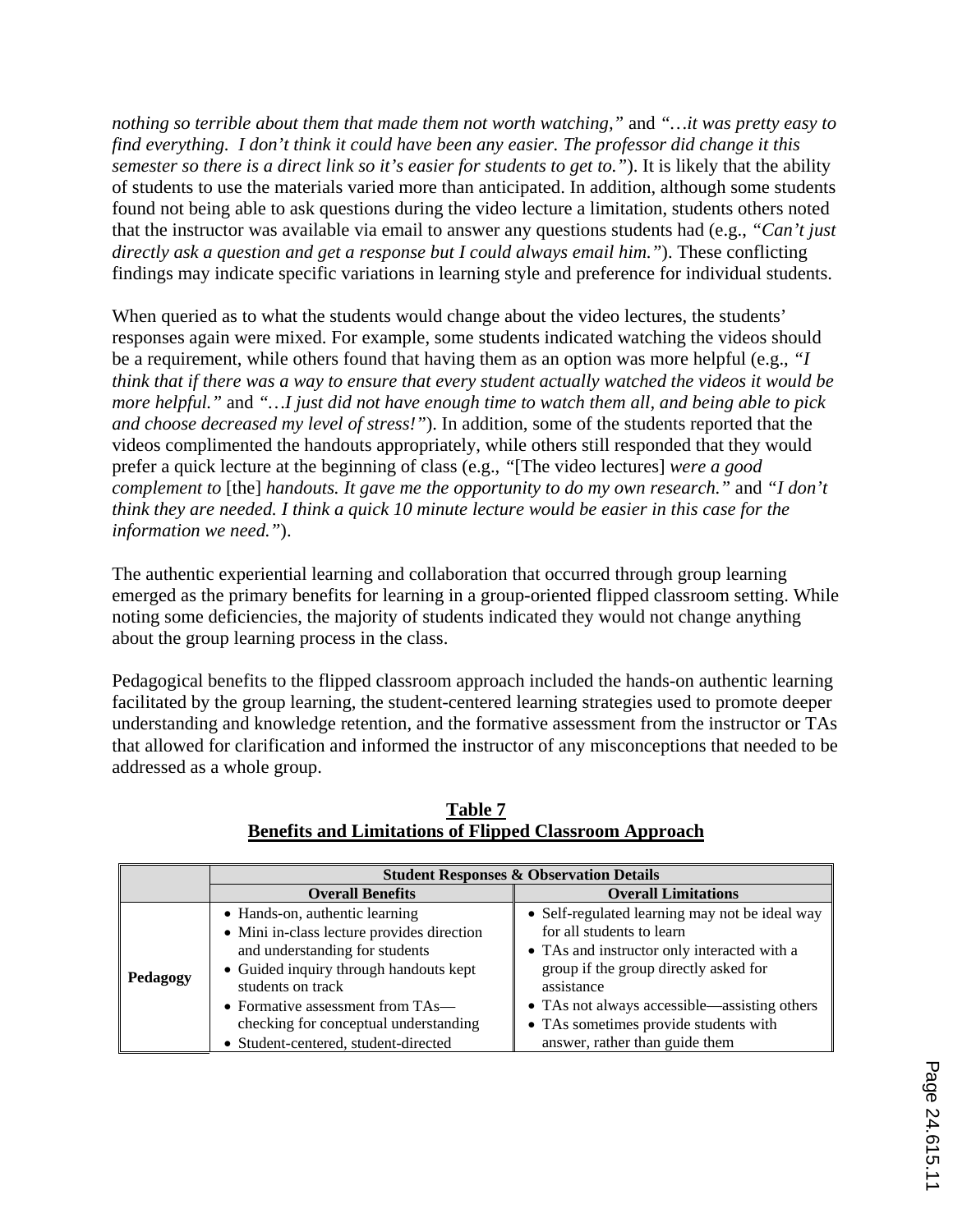| Group<br><b>Learning</b>                                                                                                                                                      | • Made work easier—could share tasks<br>• Increase understanding of concepts<br>• Increase communication/share ideas<br>• Helped in fixing mistakes<br>• Communication was key for successful<br>collaboration and problem-solving<br>• Support from TAs and instructor available<br>upon student request<br>• Engagement of students—teaching and<br>asking questions of one another<br>(depending on team interaction style)<br>• Delegation of tasks within groups<br>(depending on team interaction style)<br>• Utilization of different perspectives and<br>strengths their peers within the groups<br>Increase communication/share ideas<br>• Made work easier/more efficient<br>• Increase understanding of concepts | • Too many people—created conflicts, limited<br>equipment use for all students<br>• Hindered learning experience<br>• Created more stress; enjoy working alone<br>• Within group roles rarely changed in some<br>patterns of implementation<br>• Even in a group of four, many continued to<br>work in pairs (depending on team style)<br>• Not all students within a group have equal<br>opportunities to take part in tasks, generally<br>due to their group dynamic.<br>• Not all students are actively involved—<br>missing out on valuable information<br>• Not all students are receiving the<br>help/guidance they need to succeed in the<br>activity, causing them to get frustrated<br>• Are the handouts sufficient for pushing<br>students to the next level of their learning |  |  |
|-------------------------------------------------------------------------------------------------------------------------------------------------------------------------------|-----------------------------------------------------------------------------------------------------------------------------------------------------------------------------------------------------------------------------------------------------------------------------------------------------------------------------------------------------------------------------------------------------------------------------------------------------------------------------------------------------------------------------------------------------------------------------------------------------------------------------------------------------------------------------------------------------------------------------|-------------------------------------------------------------------------------------------------------------------------------------------------------------------------------------------------------------------------------------------------------------------------------------------------------------------------------------------------------------------------------------------------------------------------------------------------------------------------------------------------------------------------------------------------------------------------------------------------------------------------------------------------------------------------------------------------------------------------------------------------------------------------------------------|--|--|
|                                                                                                                                                                               | • Helped in fixing mistakes                                                                                                                                                                                                                                                                                                                                                                                                                                                                                                                                                                                                                                                                                                 |                                                                                                                                                                                                                                                                                                                                                                                                                                                                                                                                                                                                                                                                                                                                                                                           |  |  |
| Student suggestions for group learning in the future                                                                                                                          |                                                                                                                                                                                                                                                                                                                                                                                                                                                                                                                                                                                                                                                                                                                             |                                                                                                                                                                                                                                                                                                                                                                                                                                                                                                                                                                                                                                                                                                                                                                                           |  |  |
| • Improve labs/homework/equipment/handouts—assign less labs, but make them more in-depth/intensive<br>• Professor should provide a lecture—making for a more structured class |                                                                                                                                                                                                                                                                                                                                                                                                                                                                                                                                                                                                                                                                                                                             |                                                                                                                                                                                                                                                                                                                                                                                                                                                                                                                                                                                                                                                                                                                                                                                           |  |  |

Overall benefits for group learning primarily consisted of collaborating ideas, sharing tasks, communicating, and having the reassurance of another person to check over and confirm completed work. Group learning was reported to be a positive experience by students and observers in that they were able to share ideas and discuss problem-solving solutions. Noted strengths of group learning included collaborative hands-on, authentic learning, as well as development and use of communication skills to assist in the problem-solving process with multiple people (e.g., "…*you could build off each other and throw ideas back and forth,"* and *"I could ask for ideas from my group members and they could help me."*). When queried as to how students' participation in the projects impacted their learning in the classroom, specifically within their dyads and groups, many reported increased participation in comparison to a lecturebased class, increased involvement, and improved understanding of the material (e.g., *"I think having a partner really helped me. I learned the hardware, some of the software, and what the experiments mean. I also think it really helped me go into the tests with an understanding of*  [what] *the material really means,"* "…*you could build off each other and throw ideas back and forth,"* and *"I could ask for ideas from my group members and they could help me."*).

Interviews with TAs also revealed insight into student learning. TAs reported that group work enabled students to learn from one another while working with authentic data (e.g., *"Having real time data, the reason they have the mobile studio is so they can get more spontaneous hands-on learning and get them to learn for the* [sake] *of it, you can't do that in a theory class."*). The TAs indicated this classroom set up was a valuable experience for the students since it provided vast amounts of time to apply theory to real-life scenarios and the benefits of collaboration (e.g., *"Learning from each other—learning how real systems work and working with your hands is a skill in and of itself."*).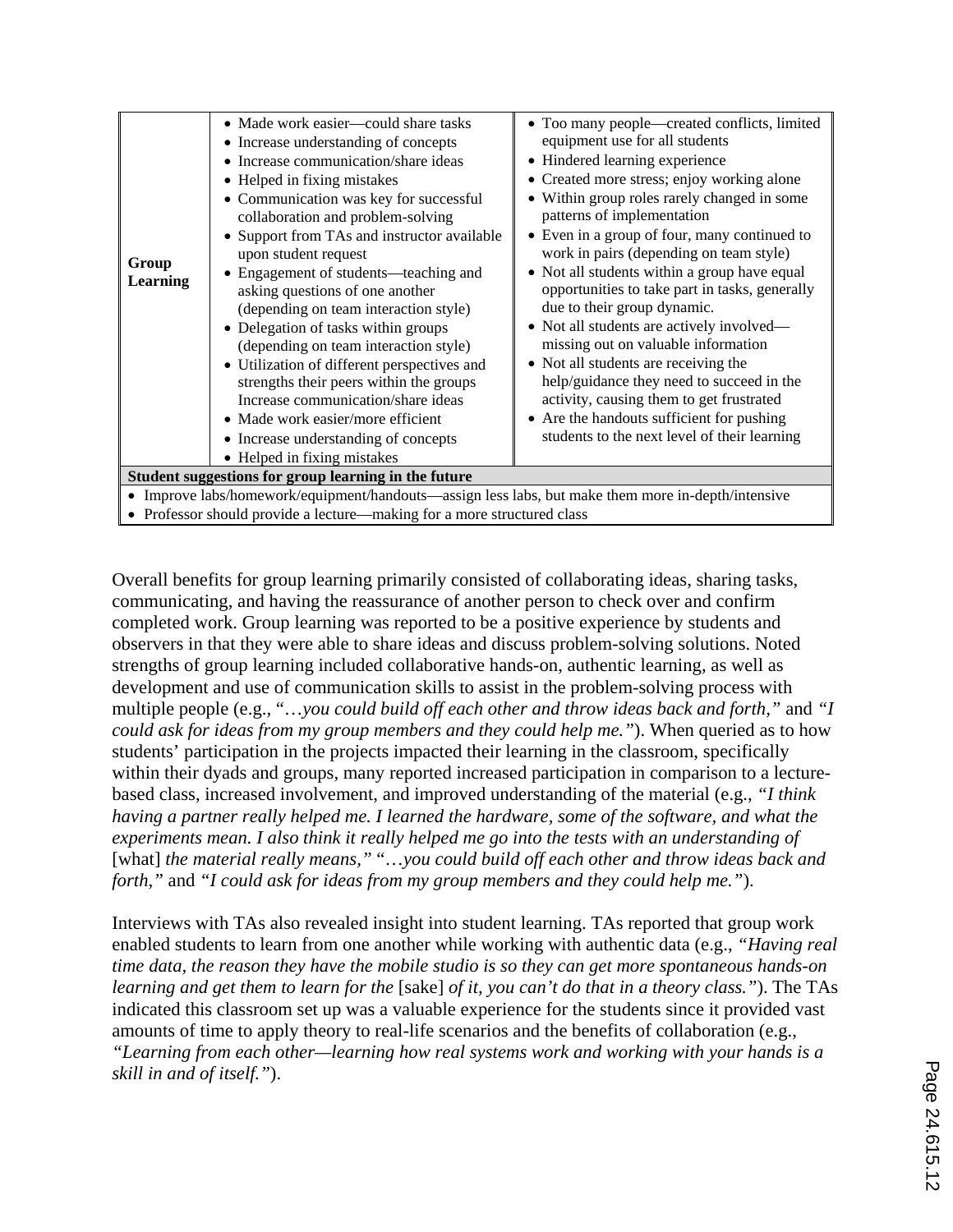Some evidence provided by students and documented through observations was considered both a benefit and a limitation in terms of student learning. Observation data indicated that in some student groups, students did not change roles from one assignment to the next (i.e., the same person always completed the hands-on circuit building while another always completed the computer simulations). This consistent task delegation was both a possible benefit (in professional settings, team members typically are assigned the tasks in their expertise with each project) and hindrance for students (as a learning setting, they never experienced the opportunity to develop new skills or an understanding in another area). Several students noted the benefits of consistent task delegation to be helpful and relevant to the process of learning in teams and allowed students to better utilize team members' skills to work efficiently (e.g., *"With my partner we* [divided the work up], *I was better at circuits so I did more of that, he would do more simulation and that worked for us."* Student-reported limitations of working in a group, however, included concerns with missing out on certain learning experiences (e.g., *"…*[one person can] *shoulder all of the work, but if you're in a good group than the responsibility is equally dispersed and someone will help pick up the slack and vice versa."*).

In previous semesters, a potential concern for students was their perceived lack of ability to adapt to a student-directed learning setting; after receiving student feedback, the instructor implemented a short 5 minute in class "check-in" and mini-lecture by the instructor. This provided direction or information from the instructor that allowed students to develop confidence and gradually adapt to a self-directed learning environment.

Overall, when queried on suggestions for the group learning process, the majority of students reported that they would not change anything and would keep it the same. Of those who did offer feedback, some reflected on the assignments (e.g., *"slow the pace of the experiments/projects," "Less labs, but more in-depth labs,"* and *"Stay with groups of two…larger projects can be handled a lot easier with small groups (two to three people).*"). Only a select few of the students indicated that they would still prefer to have more of a teacher-directed lecture (e.g., *"Half the time have lectures, half the time labs"*) instead of solely group learning, a notable decrease from previous semesters. This may be reflective of students' increasing comfort level with the flipped classroom as technology progresses and multimedia use increases at all levels of education.

#### **Conclusions and Continuing Refinement**

Results indicate that the flipped classroom approach was successfully implemented and supported multiple learning styles, as well as instructional preferences (direct learning via videos, guided inquiry, experiential learning, and independent and group learning). Improvements and modifications were made after each implementation in efforts to determine and maximize the benefits of using this approach for STEM learning. Flipping a classroom is a continuous process and must be investigated as such to determine variables related to student learning and the flipped classroom approach including the content itself, the age level of the students, the technology and methods used to implement the approach. This study provides a look into the process of implementing a flipped classroom in STEM higher education. The constructivist learning continuously modified within the flipped classroom in this study created studentdirected learning opportunities and promoted skill development in learning, as well as professionalism. Specific skills included: the development of collaboration and communication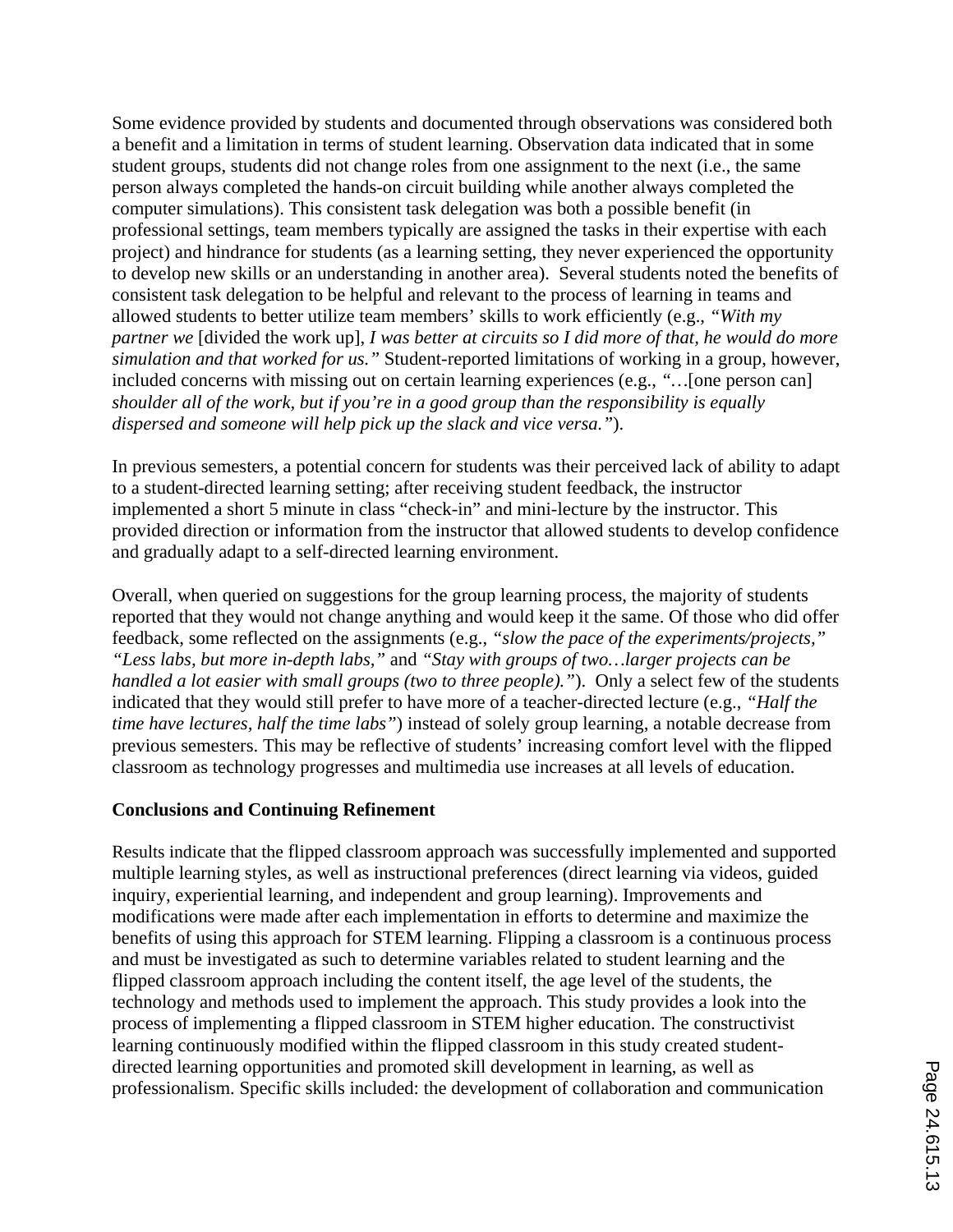skills, knowledge retention of material, and increased affective variables related to learning (i.e., motivation and efficiency).

For the first time since implementation, in Spring 2013, students demonstrated an acceptance in learning via the flipped classroom approach. The majority of students indicated they would not change anything about the group learning process in the flipped classroom. Students noted limitations to learning; individual learning characteristics appeared to have an effect on student perceptions of learning in a flipped classroom. Overall, the format of the flipped classroom within the course (i.e., hands-on group work) increased students' knowledge retention in course material and increased affective characteristics related to efficiency and motivation.

All course components are being continually improved and studied. Recent changes include a more formalized approach to in class interactions between students and staff with rubrics to assess both the quality of student learning and engagement in the course. Online homework is being updated and new modes of interaction outside of class are being implemented using tools like *Piazza*. Most students report having previous experience with *Piazza* and initial use appears to be going well. At present, the average response time for student questions is 33 minutes.

## **References**

- 1. Keengwe, J., Onchwari, G., & Onchwari, J. (2009). Technology and Student Learning: Toward a Learner-Centered Teaching Model, *AACE Journal, 17*(1), 11-22.
- 2. Brown, C. J., Hansen-Brown, L. J., & Conte, R. (2011). Engaging millennial college-age science and engineering students through experiential learning communities. *Journal of Applied Global Research, 4*(10), 41-58.
- 3. Clinton G. & Rieber L.P. (2010). The studio experience at the university of Georgia: An example of constructionist learning for adults. *Educational Technology Research and Development, 58,* 755-780.
- 4. Piaget, J. & Inhelder, B. (1955). *Growth of logical thinking.* London, UK: Routledge & Kegan Paul.
- 5. Powell, K. C., & Kalina, C. J. (2009). Cognitive and social constructivism: Developing tools for an effective classroom. *Education, 130*(2), 241-250.
- 6. Vygotsky, L. S. (1978). *Mind in society: The development of higher psychological processes.*  Cambridge, MA: Harvard University Press.
- 7. Rodd, J. & Newman, D. (2009). The impact of multi-media on learning specific to user characteristics. University at Albany/SUNY. Paper presented at the Annual Conference of the American Evaluation Association, Orlando, Florida.
- 8. K. Connor, F. Berry, M. Chouikha, D. Newman, M. Deyoe, G. Anaya, W. Brubaker. "Using the Mobile Studio to Facilitate Non-Traditional Approaches to Education and Outreach," *ASEE Annual Conference*, Vancouver, BC, June 2011 AC2011-2250
- 9. Newman, D., Clure, G., Deyoe, M. M., & Connor, K. (2013). Using technology in a studio approach to learning: Results of a five year study of an innovative mobile teaching tool. In J. Keengwe (Ed.), *Pedagogical Applications and Social Effects of Mobile Technology Integration* (114-132). Hershey, PA: IGI Global.
- 10. Newman, D. & Gullie, K. (2009). *Using constructivist methods in technology-supported learning: Evidence of student impact.* Paper presented at the Annual Meeting of the American Educational Research Association. San Diego, CA.